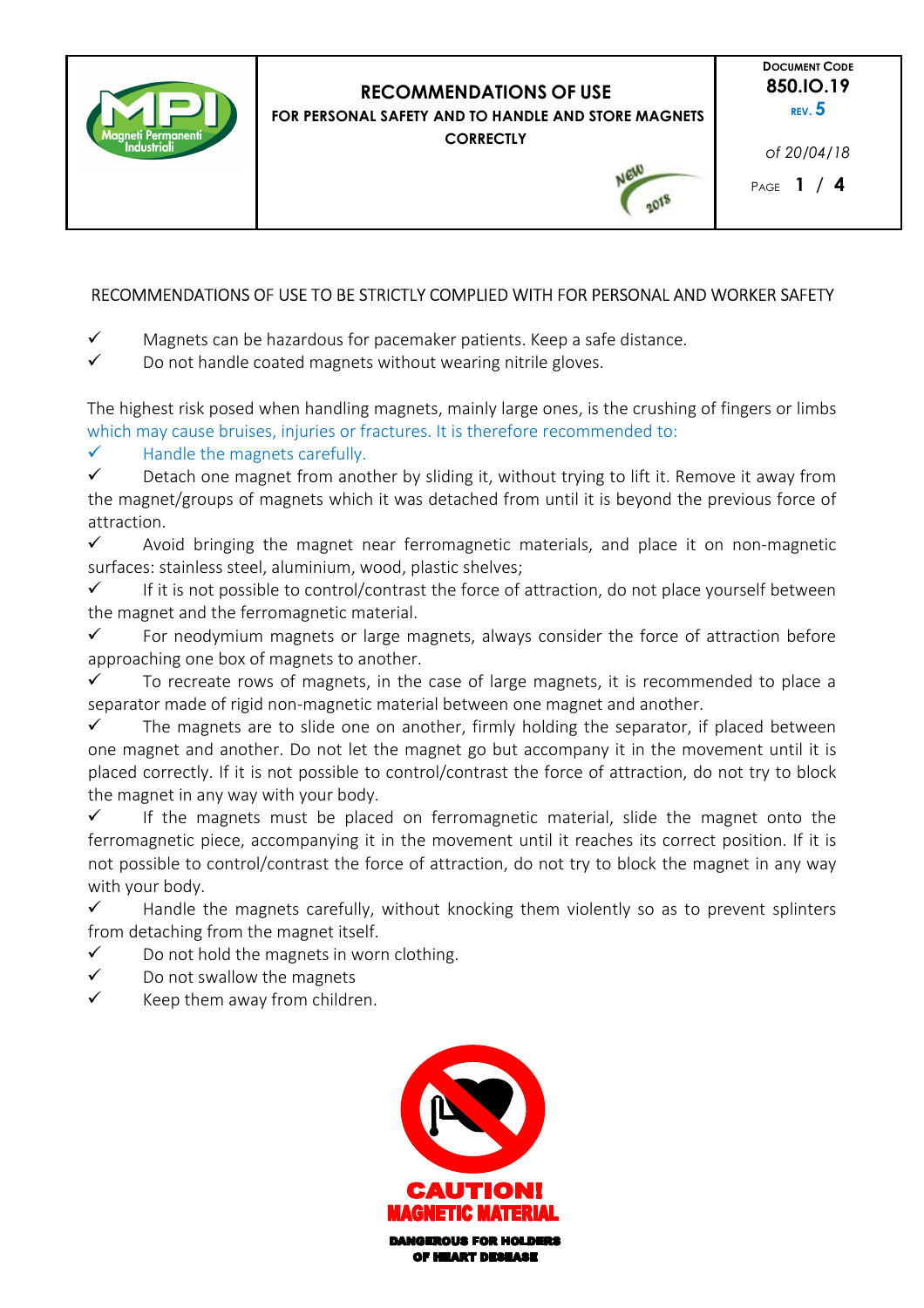

## RECOMMENDATIONS OF USE TO HANDLE AND STORE MAGNETS CORRECTLY

## Generic for all magnets:

• All magnets must be stored in environments that are non-radioactive, not humid, ventilated, with temperatures ranging between 10 and 30 degrees and in conditions that are not corrosive for the magnets themselves;

• Do not handle the magnets without wearing nitrile gloves;

• Avoid handling the magnets unnecessarily, detaching them and attaching them from and to each other and to metal structures, so as not to damage them and weaken their magnetic force;

• Do not place the magnets on metal shelves (e.g. Iron) but place them on non-magnetic materials, such as: stainless steel, aluminium, wood and plastic shelves;

• When stored, isolate the boxes of the magnets from iron structures, placing them on wooden platforms;

Keep them away from watches, SIM cards, credit cards and magnetic cards in general;

• Keep them away from computers, televisions, radios, remote controls, navigation instruments, compasses, mobile phones, electronic devices and other sensitive devices;

- Inform magnet users that they may be hazardous for pacemaker patients;
- Avoid storing magnets in damp places, outdoors or in hot or cold places;

Protect the magnets from dust and do not scratch the coatings so as to prevent corrosive reactions that could damage the magnet irreversibly;

- Avoid contact with liquids and food products;
- It is advisable to use the magnets within six months from the date of purchase.
- Do not subject the magnets to thermal shock or sudden temperature changes, from room temperature to values ranging between -40°/+80°C;

• Avoid approaching magnets with the same polarity so as not to damage them due to magnetic repulsion.

• in some cases, the magnets have high electrical conductivity. If crushed or knocked against each other, they have high flammability.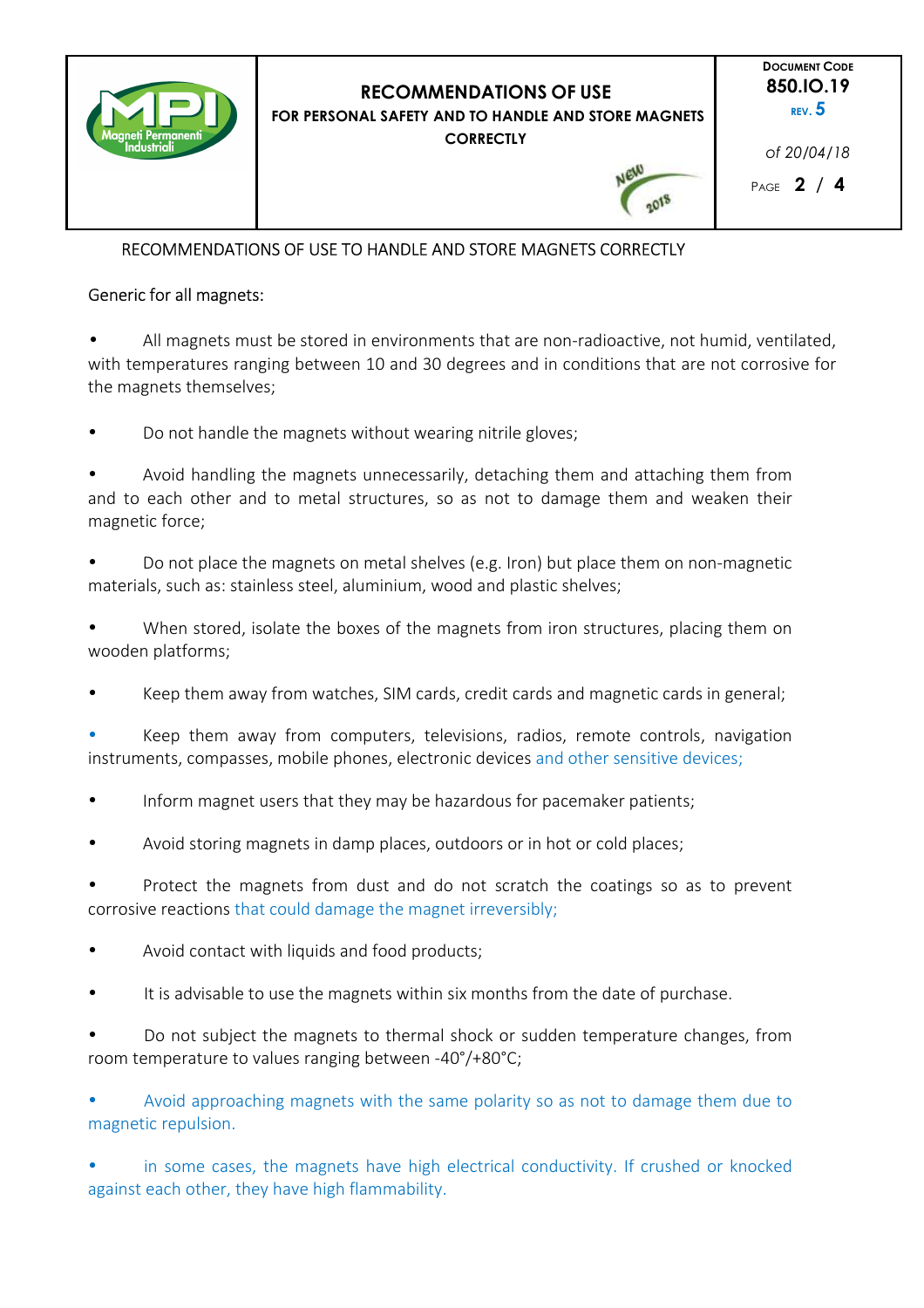

## Samarium Cobalt MPS/Neodymium MPN Magnets:

Samarium Cobalt MPS magnets are obtained by sintering powders, and are therefore highly fragile. They must be handled with special attention and therefore:

- Handle parts very gently and do not subject them to violent mechanical shock
- Avoid exerting pressure on them

The protective coating of neodymium magnets contains nickel. Wear nitrile gloves to handle them.

During the dimensional check, the magnets, which are supplied attached to each other in rows, must be detached, measured with plastic or non-magnetic gauges and placed individually and with extreme caution on non-magnetic surfaces, maintaining the correct distance between one magnet and another, as indicated in the section of recommendations of use concerning personal safety.

### Phosphated/Passivated MPN Neodymium Magnets:

• must be kept in their vacuum packaging with anti-corrosion paper

### Plastimag Profiles:

- Store the magnets in cool and well-ventilated areas;
- Keep the profiles separate until they are ready to be used for assembly;

• Open the doors and windows regularly to prevent any alteration due to climatic changes or chemical agents;

• Clean the profiles with dry cloths and regularly treat them with a layer of talc;